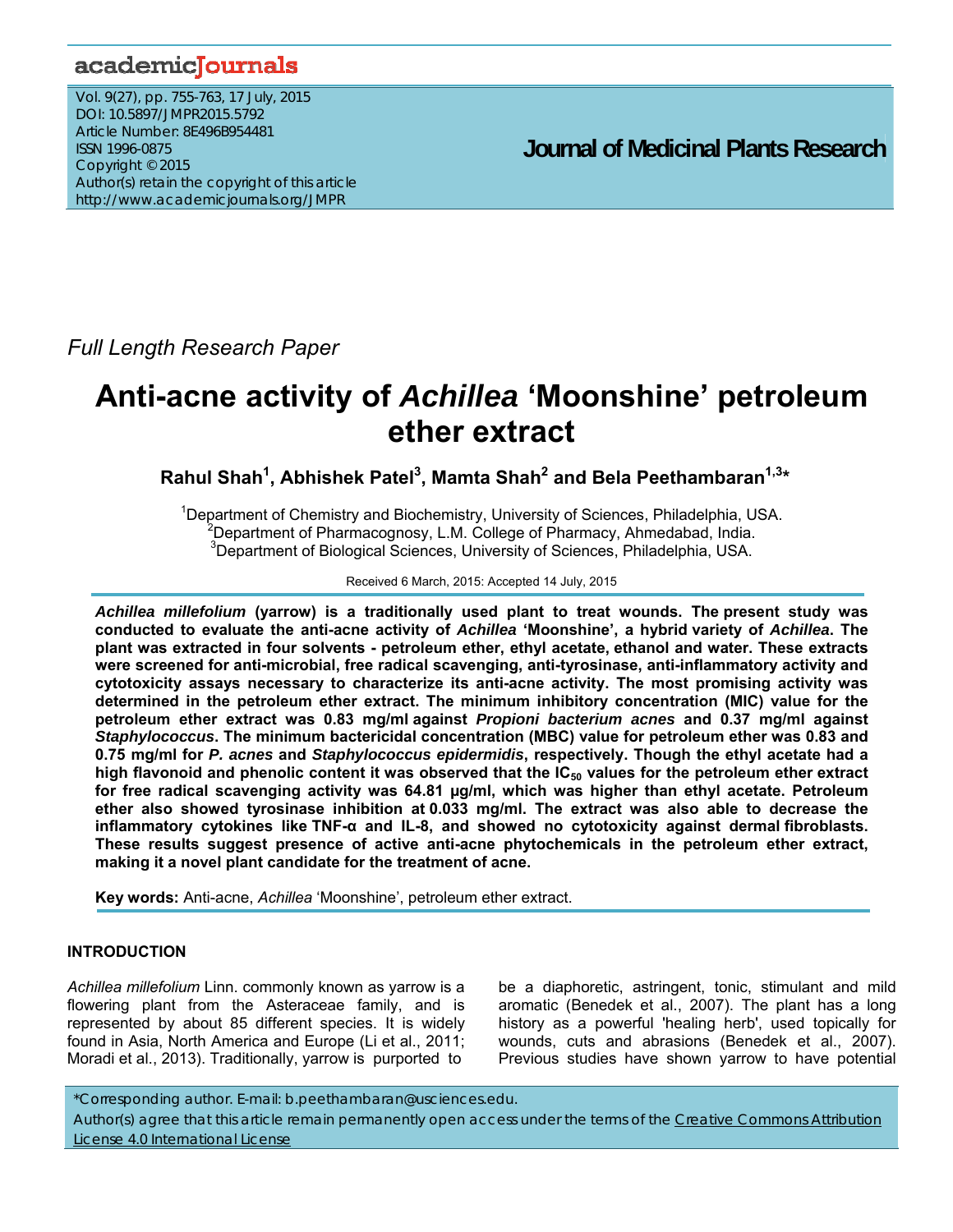cosmetic uses (Chandler et al., 1982) including skin surface rejuvenation effects. However, the majority of the studies have been performed on the flowers of yarrow. Various species of *A. millefolium* used in garden traditions have been superseded with cultivars and hybrids with improved qualities. One such hybrid is *Achillea* 'Moonshine' which is a cross between *Achillea* 'Taygetea' and *Achillea clypeolata. Achillea* 'Taygetea' is an ornamental plant native to Europe while *Achillea clypeolata is* native to Balkan Peninsula. Both the plants have yellow colored flowers and are drought resistant. However, there has not been much research on individual species. Over and above, hybridization and intraspecific variability have complicated the taxonomy. As a result of this, most of the plants of genus '*Achillea*' are referred to as Yarrow and there is no clear identification of individual species. For the following study, the most popular *Achillea* that is used in the North American gardens *Achillea* 'Moonshine' was used.

*Achillea* 'Moonshine' is an herbaceous perennial plant, 1 to 2 ft high and blooms between June to September, and is resistant to drought and dry soil. It is known for its fern-like, aromatic, silvery to gray-green foliage and its tiny, long-lasting, bright lemon-yellow flowers which appear in dense, flattened, compound corymbs (to 2 to 3" across). The present research is aimed towards the study of anti-acne activity in the leaves and stem extracts of *Achillea* 'Moonshine'.

Acne vulgaris (cystic acne or simply acne) is a common human skin disease, occurring mostly during the onset of puberty. It is generally characterized by areas of skin with seborrhea, comedones, papules (pinheads), pustules (pimples), nodules and possibly scarring. The known causes for acne are infection by bacteria such as *Propionibacterium acnes* and *Staphylococcus epidermidis*, hormonal changes, genetic predisposition to acne, adverse effects of cosmetics, medications, or other factors. Hence, all scientific attempts in developing antiacne drugs focus on addressing the above mentioned causes of acne (Toyoda and Morohashi, 2001).

Acne occurs due to blockage in the follicles resulting in the formation of comedones. The sebaceous glands become clogged with sebum and dead skin cells. Under these conditions, bacterium *Propionibacterium acne* can cause inflammatory lesions in the dermis around the comedones or microcomedo resulting in redness and scarring. The inhibition of *P. acnes* decreases the rupturing of comedones into the surroundings and helps to inhibit the progression of acne. Another organism which is implicated in the etiology of acne is a common skin micro flora, *Staphylococcus epidermidis* which promotes pustules and nodule formation. Thus, for screening anti-acne compounds the inhibition of both these organisms is of prime consideration in treating acne (Knor, 2005; Tanghetti, 2013).

Another factor that causes increased chances of acne is oxidative stress. The skin is exposed to oxidative

stress induced by reactive oxygen species (ROS) both endogenously and externally. ROS play an important role in production of inflammatory mediators such as interleukin-8 (IL-8) and tumor necrosis factor-  $\alpha$  (TNF- $\alpha$ ) by monocytes/macrophages during the progression of acne. Also, excessive and repeated stimulation by invading organisms such as *P. acnes* and *S. epidermidis* causes over production of ROS (Akamatsu and Horio, 1998). These ROS causes considerable damage to the tissues leading to increase in inflammatory responses. Thus, reduction of ROS by antioxidants and free radical scavengers as well as inhibition of these inflammatory mediators is necessary to prevent damage at the cellular and the tissue levels. Post inflammatory hyper pigmentation (PIH) characterized by pigmentation in dermis or epidermis is commonly seen in acne sufferers. It causes discoloration of skin following the inflammation caused during acne. Increase in pigmentation is due to alternations in the melanocytes, and thus, post-acne treatment requires clearing of affected skin area (Davis and Callender, 2010). A potential anti-acne candidate should thus also have an ability to clear the melanin depositions.

Many oral and topical antibiotics are used for the management and treatment of acne vulgaris. However, the prolonged use of these antibiotics has created a problem of antibiotic resistance among the acne inducing bacteria (Humphrey, 2012). Also, the long term use of topical agents causes skin irritation, leading to decrease in patient compliance and treatment failure. To overcome these drawbacks, natural products have been studied extensively as alternatives to complement the existing therapies for the treatment of acne because they provide a largely unexplored source of drug discovery and development.

In this study, the antibacterial activity of *Achillea* 'Moonshine' extracts against the two acne causing organisms (*P. acnes* and *Staphylococcus epidermidis*), free radical scavenging activity, anti-tyrosinase, anti-inflammatory potential as well as cytotoxicity against human skin cells to identify the most potent extract possessing anti-acne activity were determined.

## **METHODOLOGY**

## **Collection of plant material**

Eight full bloomed *Achillea* 'Moonshine' plants were collected from Holly Days Nursery Inc. near Philadelphia (United States) in June, 2013.

## **Preparation of extracts**

The leaves and stems were washed three times with distilled water and grounded into fine powder using a simple grinder after they were air dried for 3 days. The plant material was then extracted with four solvents of increasing polarity (petroleum ether, ethyl acetate, ethanol and water) by maceration. The solvent was evaporated and the extracts were stored at 4°C till further use.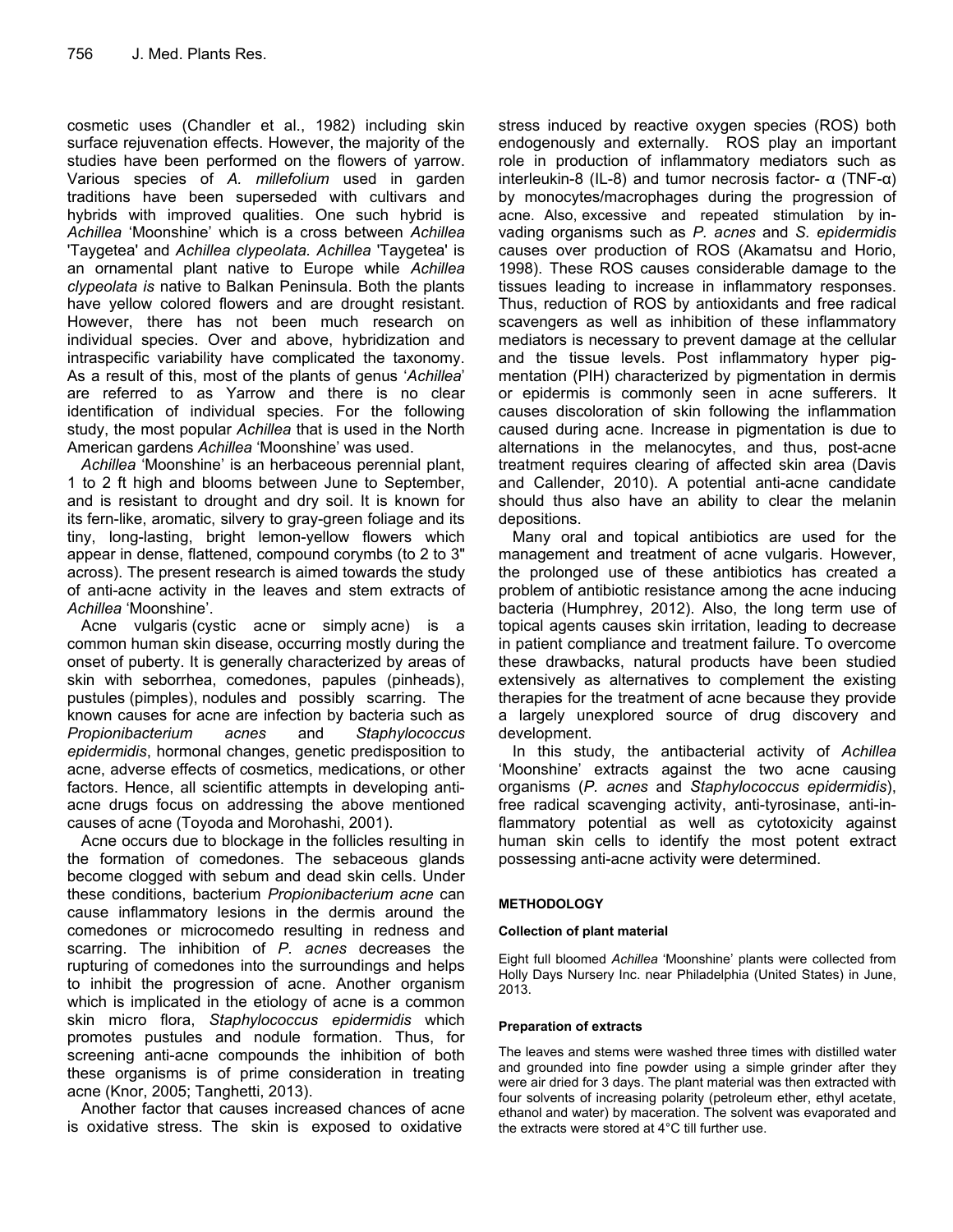#### **Determination of anti-microbial activity against** *P. acnes* **and** *S. epidermidis*

#### *Bacterial strains and media*

The bacterial strains incorporated in this study were *P. acnes*  (ATCC) and *S. epidermidis* (ATCC). *P. acnes* was incubated in brain-heart infusion media for 48 h at 37°C under anaerobic conditions in an anaerobic jar, while *S. epidermidis* was incubated in Muller Hinton broth for 24 h at 37°C, and their densities were adjusted to approximately 0.5 McFarland Standard.

#### *Anti-microbial activity by disc diffusion method*

Sterile 5 mm-Whatman No. 1 filter paper discs were used in the disc diffusion assay. The discs were soaked separately with 30 µl of each of the extract at a concentration of 6 mg/ml in dimethyl sulfoxide (DMSO) for organic solvents and sterile water for the water extract. Negative control discs were soaked in DMSO and distilled water for organic solvent and water extracts respectively. Erythromycin (60µg/disc) was used as positive control. These discs were placed on Mueller-Hinton agar plates and brain heart infusion agar plates, previously swabbed with *S.epidermidis* and *P. acnes*  respectively at a concentration of 10<sup>6</sup>Colony Forming Units (CFU)/ml. The plates were incubated at 37°C for 24 h in case of *S. epidermidis* and 48 h anaerobically for *P. acnes.* Anti-bacterial activity was defined as the diameter (mm) of the clear inhibitory zone formed around the discs.

#### *Minimum inhibitory concentration by tube dilution method*

Tube dilution method was used to determine the minimum inhibitory concentration (MIC) against *P. acnes* and *S. epidermidis*. The extracts were dissolved in DMSO and were serially diluted from concentration 5 to 0.1 mg/ml in sterile culture tubes containing 0.2 ml sterile nutrient broth. The tubes were inoculated with 100 *μ*l of bacterial suspension (approximately 10<sup>6</sup> CFU/ml) in their respective broths and incubated at 37°C for 24 h in the case of *S. epidermidis* and 48 h anaerobically for *P. acnes*. After incubation, the tubes were examined for growth by visually observing the turbidity. MIC was defined as the minimum concentration that resulted in no growth of the bacteria. The test was carried out in triplicates (Chomnawang et al., 2005; Kim et al., 2008).

#### *Minimum bactericidal concentration (MBC)*

The MBC was determined by pipetting out 0.1 ml bacterial culture from MIC tubes which had no bacterial growth and plating it on to Muller Hinton agar for *S. epidermidis* and on Brain heart infusion agar plate in case of *P. acnes* for 24 h and 48 h respectively. After incubation, the concentration at which there was no single colony of bacteria was taken as MBC. The tests were carried out in triplicates.

#### **Determination of total phenolic contents in the plant extracts**

The concentration of phenolics in plant extracts was determined using Folin-Ciocalteu method (Pourmoradet al., 2006). The reaction mixture was prepared by mixing 0.5 ml of methanolic solution of extract in concentration of 1mg/ml, 5 ml of 10% Folin-Ciocalteu's reagent dissolved in water and 4 ml 1M NaHCO<sub>3</sub>. The absorbance was measured at 765 nm. The total phenolic content was calculated from a linear calibration curve with commercial gallic acid. The content of phenolics in extracts was expressed in terms of

gallic acid equivalent (ug of gallic acid/ml of extract). The experiments were carried out in triplicates.

## **Determination of total flavonoid content in the plant extracts**

The content of flavonoids in the examined plant extracts was determined using spectrophotometric method (Pourmorad et al., 2006). Briefly, 0.5 ml of methanolic solution of the extract in the concentration of 1 mg/ml was mixed with 1.5 ml methanol, 0.1 ml of 10% AlCl<sub>3</sub> solution, 0.1 ml of 1M potassium acetate and 2.8 ml distilled water. The samples were incubated for 30 min at room temperature, and the absorbance was measured at 415 nm.The amount of flavonoid was calculated from a liner calibration curve with commercial quercetin. The flavonoid content was expressed in terms of quercetin equivalent (µg of quercetin/ml of extract). The experiments were carried out in triplicates.

#### **Determination of free radical scavenging activity**

The free radical scavenging activity of the extracts was determined on the ability to scavenge 2,2-diphenyl-1-picrylhydrazyl (DPPH) free radicals(Wu et al., 2009). The stock solution of extracts was prepared in methanol to achieve the concentration of 1 mg/ml. Dilutions were made to obtain concentrations of 500, 250, 125, 62.5, 31.25, 15.62 µg/ml respectively. 0.1 ml from each dilution was mixed with 0.9 ml of methanolic solution of DPPH (0.4% w/v). After 30 min incubation in dark at room temperature, the absorbance was recorded at 517 nm. Control sample contained all the reagents except the extract. Percentage scavenging was calculated using equation:

% Scavenging =  $[Ac - As/Ac] \times 100$ 

Where, Ac is absorbance of control (DPPH in methanol); As is the absorbance of the sample/extract. Extract concentration providing 50% inhibition  $(IC_{50})$  was calculated from the graph of percentage scavenging against extract concentration. Tests were carried out in triplicate.

#### **Determination of anti-tyrosinase activity**

Tyrosinase inhibition activity in order to evaluate the ability of the extracts to reduce the post inflammatory hyper pigmentation was determined by spectrophotometric assay in a 96 well plate (Baurin et al., 2002). 70 µl of extract in DMSO was mixed with 30 µl mushroom tyrosinase (313 Units/ml). The mixture was incubated for 10 min at 37°C. L-tyrosinase (2 mM) in potassium phosphate buffer (50 mM, pH 6.5) was added and the resultant solution was again incubated for 20 min at 37°C. The final absorbance was read at 490 nm. Percentage inhibition was calculated by

#### % Inhibition =  $[Ac - As/Ac] \times 100$

Where, Ac is absorbance of control; As is the absorbance of the sample. Extract concentration providing 50% inhibition  $(IC_{50})$  was calculated from the graph of percentage inhibition against extract concentration. Tests were carried out in triplicate.

#### **Cell line and culture media**

Human monocytic THP-1 cells (ATCC TIB-202) were cultured in RPMI supplemented with heat inactivated fetal bovine serum while normal human dermal fibroblasts (Lonza CC2155) were cultured in FGM™-2 BulletKit™ (Lonza) and were incubated in a humidified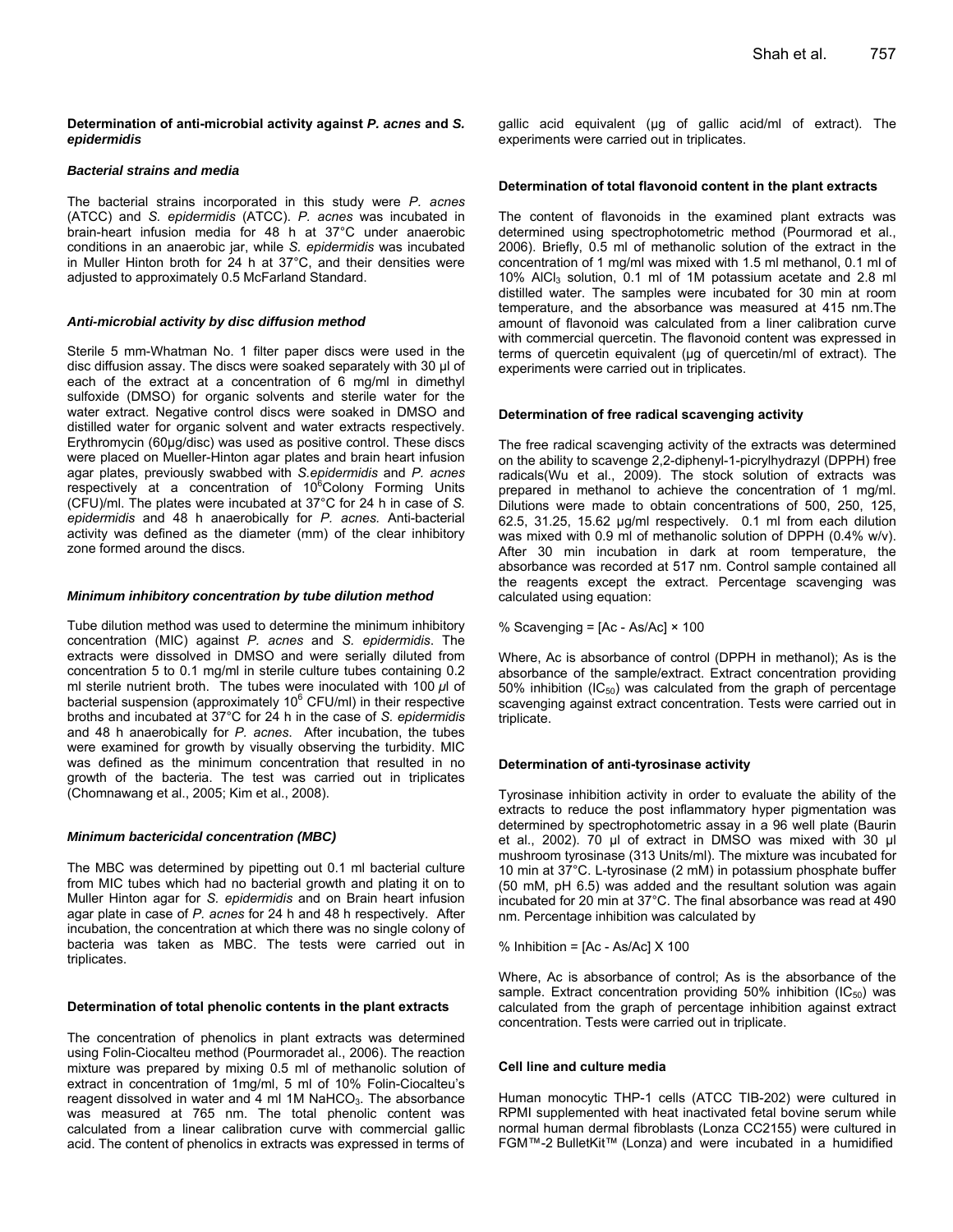| <b>Extract</b> | P. acnes          | S. epidermidis             |  |
|----------------|-------------------|----------------------------|--|
| PF             | 13.6 mm±0.5       | 13.6 mm $\pm$ 0.5          |  |
| FA             | 18 mm $±1.73$     | $15.3$ mm $±1.52$          |  |
| FT             | 17.1 mm±0.25      | NA                         |  |
| Water          | ΝA                | NA                         |  |
| Erythromycin   | 23.8 mm $\pm$ 0.2 | $21.1 \text{ mm} \pm 1.25$ |  |

**Table 1.** Antimicrobial activity of various *Achillea*  'Moonshine' extracts by disc diffusion assay.

Values indicate zone of inhibition in mm. Values expressed as mean ± SD (n=3). PE: Petroleum ether extract; EA: Ethyl acetate extract; ET: Ethanol extract; NA: No activity.

atmosphere with  $5\%$  CO<sub>2</sub> at 37 $^{\circ}$ C.

#### **Measurement of cytokine production**

To determine the effect of the petroleum ether extract on production of pro inflammatory cytokines (TNF-α and IL-8), human monocytic THP-1 cells  $(10^6 \text{ cells/ml})$  in a serum free media was stimulated with 100 µg/ml *P. acnes* (wet weight), alone or in combination of different concentrations (50 and 100 µg/ml) of the extract and were incubated for 18 h at 37°C. The culture supernatants were harvested. The concentrations of IL-8 and TNF-α in the supernatant were measured by ELISA (Kim et al., 2008).

#### **Cytotoxicity assay**

Normal human dermal fibroblasts (6000cells/well) were seeded in a 96 well plate and the extract treatment began 10 h after seeding. The general viability of the cultured cells was determined by XTT assay in which XTT is reduced to its formazan derivative. The cells were incubated with 50 and 100 µg/ml petroleum ether extract in DMSO for 18 h in a humidified atmosphere with 5%  $CO<sub>2</sub>$  at 37°C. 20µl of activating reagent was added to 1ml XTT and each well was treated with 50 µl of this activated XTT and was incubated for 5 h. The absorbance of the wells was measured at 475 nm and 660 nm. The tests were carried out in triplicates (Kim et al., 2008).

#### **Data analysis**

Data are expressed as mean ± standard deviation or as percentages for anti-microbial, free radical scavenging, total phenolic and flavonoid content determination and anti-tyrosinase activity. Statistical significance was determined by one way ANOVA using GraphPad Prism 6 software for free radical scavenging, antityrosinase, anti-inflammatory activity and cell viability assay (Graphpad Software, Inc, La Jolla, California). Differences were considered significant at P value of less than 0.05.

## **RESULTS**

## **Determination of anti-microbial activity**

## *Disc diffusion assay*

Disc diffusion assay was performed to determine the

**Table 2.** Antimicrobial activity against *P. acnes* and *S. epidermidis.* 

| <b>Extract</b> | P. acnes   |            |      | S. epidermidis |  |
|----------------|------------|------------|------|----------------|--|
|                | <b>MIC</b> | <b>MBC</b> | MIC  | <b>MBC</b>     |  |
| PF.            | 0.83       | 0.83       | 0.37 | 0.75           |  |
| FA             | 1.25       | 1.25       | 0.53 | 1.06           |  |
| - 1            | 1 NO       | 2.00       | 2.00 | 4.00           |  |

MIC- Minimum inhibitory concentration (mg/ml); MBC-Minimum bactericidal concentration (mg/ml), PE: Petroleum ether extract; EA: Ethyl acetate extract; ET: Ethanol extract.

antibacterial activity of the extracts against *P. acnes* and *S. epidermidis* (Table 1). The assay was performed as a pilot study to identify the active extracts. The water extract did not show any anti-microbial activity against both the organisms, and so was eliminated from further studies. The ethanolic extract did not show any activity against *S. epidermidis* but was active against *P. acnes.*

## *MIC determination by tube dilution*

The anti-microbial activity of the extracts against the two acne causing organisms, *P. acnes* and *S. epidermidis* is shown in Table 2. All the extracts showed anti-microbial activity against the two acne causing organisms. The lowest MIC against *P. acnes* was observed in the petroleum ether extract (0.83 mg/ml) whereas that for *S. epidermidis* was also observed in the petroleum ether extract (0.37 mg/ml). MIC is the lowest concentration of the extract that will inhibit the visible growth of the bacteria while MBC is the lowest concentration of the plant extract that is required to kill the bacteria. As shown in the results, all the extracts show MBC value no more than four times the MIC values, and so all the extracts were considered to have antimicrobial properties. The results reported are performed in triplicates (French, 2006).

## **Total phenolic and flavonoid content**

Total phenolic content was estimated by gallic acid (Table 3), and expressed as micrograms of gallic acid equivalent (GAE)/ml of extract. The highest phenolic content was determined in the ethyl acetate extract (360.3±0.082µg GAE/ml extract). The petroleum ether extract had the lowest amount of phenolic content. Total flavonoid content was estimated by quercetin (Table 3) and expressed as micrograms of quercetin equivalent (QE)/ml of extract. The highest flavonoid content was determined in the ethyl acetate extract (308±0.015 µg QE/ml extract). The petroleum ether extract had the lowest amount of flavonoid content.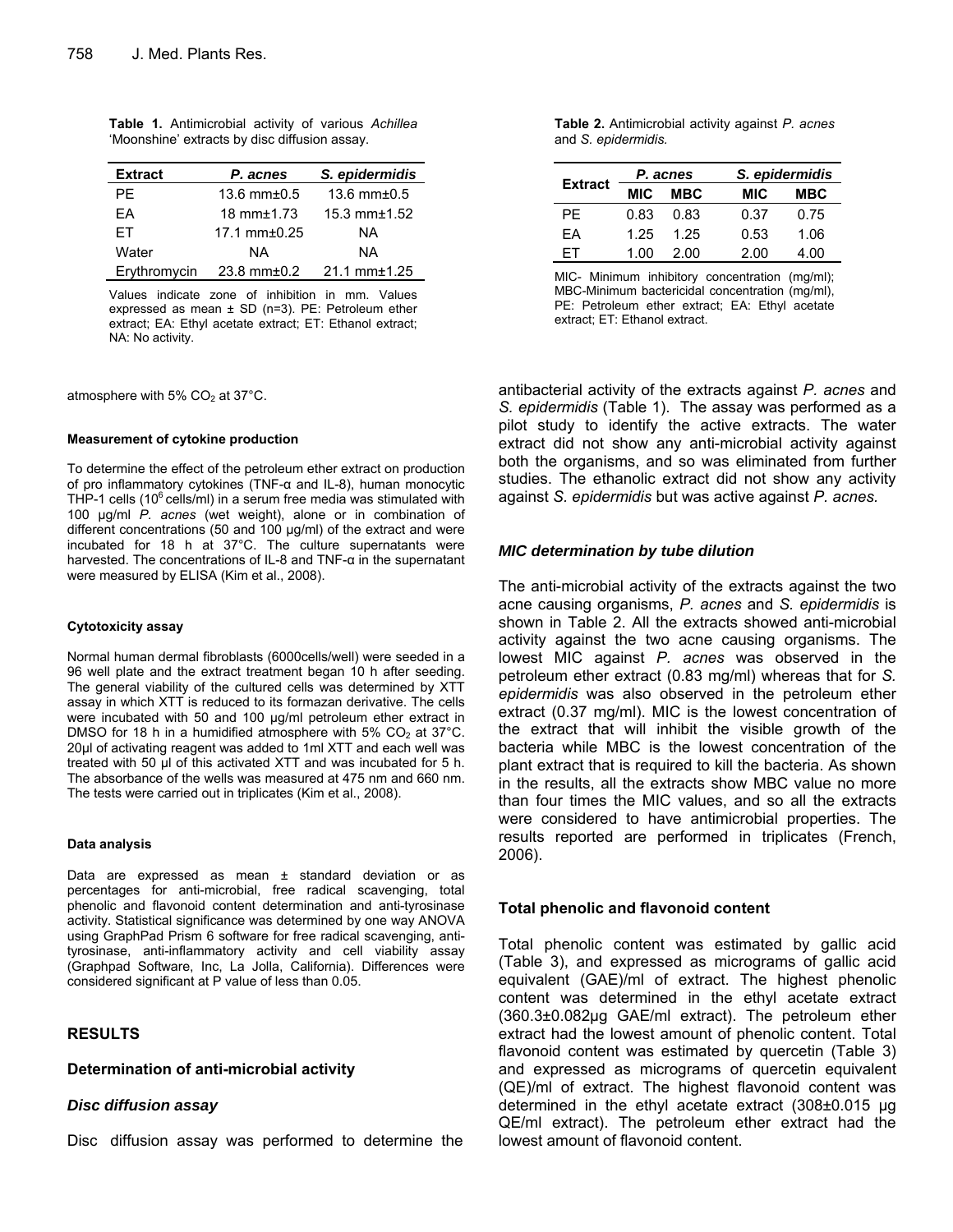| <b>Table 3.</b> Total phenolic and flavonoid content in various extracts. |
|---------------------------------------------------------------------------|
|---------------------------------------------------------------------------|

| Extract | $\mu$ g gallic acid/ml extract $\mu$ g quercetin/ml extract |                 |
|---------|-------------------------------------------------------------|-----------------|
| PF.     | 107.6±0.020                                                 | $52+0.279$      |
| FA      | $360.3 \pm 0.082$                                           | $308 \pm 0.015$ |
| ET.     | 226.67±0.037                                                | 66.6±0.007      |

All experiments are performed in triplicates. Values expressed as mean ± SD (n=3). PE: Petroleum ether extract; EA: Ethyl acetate extract; ET: Ethanol extract.

**Table 4.** % Free radical scavenging activity of various extracts.

| Concentration (µg/ml) | <b>BHT</b>      | РE              | ΕA                | EТ           |
|-----------------------|-----------------|-----------------|-------------------|--------------|
| 500                   | 96.08±0.035     | $51.25 + 0.908$ | $60.24 + 1.45$    | 93.29±0.460  |
| 250                   | 94.94±0.767     | $54.32 \pm 2.1$ | $43.57 \pm 0.121$ | 80.78±2.62   |
| 125                   | $90.34 + 1.940$ | 54.68+0.126     | 44.06±0.539       | 62 74 + 2 42 |
| 62.5                  | 76.74±0.862     | 49.85±1.466     | $40.02 + 1.204$   | 49.15±0.863  |
| 31.25                 | 49.96±1.026     | 47.21±0.364     | 34.76±3.64        | 48.18±1.99   |
| $IC_{50}$             | 31.05           | 64.81           | 346.36            | 66.86        |

All experiments are performed in triplicates. Values expressed as mean ± SD (n=3), PE: Petroleum ether extract; EA: Ethyl acetate extract;.ET: Ethanol extract.

| Concentration (mg/ml) | <b>Benzoic acid</b> | РE               | EA                | EТ                |
|-----------------------|---------------------|------------------|-------------------|-------------------|
| 0.67                  | 98.82±0.22          | $89.54 \pm 1.68$ | $85.41 \pm 0.64$  | $98.69 \pm 0.19$  |
| 0.34                  | $98.86 \pm 0.29$    | $90.28 + 0.47$   | 75.86±0.67        | $98.18 \pm 0.43$  |
| 0.17                  | $97.99 \pm 0.99$    | 76.35±0.89       | $59.03 \pm 0.68$  | 77.27±3.72        |
| 0.09                  | $93.70 + 0.44$      | $65.81 \pm 0.91$ | $57.75 \pm 0.24$  | 65.76+0.24        |
| 0.04                  | 78.16±4.36          | 58.29±0.387      | $52.80 \pm 1.79$  | $52.45 \pm 0.17$  |
| 0.02                  | $48.1 \pm 0.017$    | 34.18±0.060      | $33.51 \pm 0.008$ | $10.54 \pm 0.019$ |
| $IC_{50}$             | 0.021               | 0.033            | 0.037             | 0.038             |

**Table 5.** % Tyrosinase inhibition of various extracts.

All experiments are performed in triplicates. Values expressed as mean  $\pm$  SD (n=3), PE: Petroleum ether extract; EA: Ethyl acetate extract; ET: Ethanol extract.

#### **Determination of free radical scavenging activity**

2, 2-Diphenyl-1-picrylhydrazyl (DPPH) scavenging assay was performed to evaluate the free radical scavenging activity. The % radical scavenging for all the three varieties is shown in Figure 1 and Table 4. DPPH is a stable free radical. On accepting hydrogen from a corresponding donor, its solutions lose the characteristic deep purple  $(\lambda_{\text{max}} 515-517 \text{ nm})$  color. The degree of discoloration indicates the scavenging potential of the antioxidant compounds or extracts in terms of hydrogen donating ability. The petroleum ether extract had the

highest free radical scavenging activity ( $IC_{50}$ : 64.81 µg/ml). BHT (butylated hydroxyl toluene; IC<sub>50</sub>:31.05 µg/ml) was used as a reference compound. The extract concentrations have a significant level ( $P < 0.05$ ) of free radical scavenging activity compared with the control.

## **Determination of anti-tyrosinase activity**

The % inhibition of tyrosinase by the extracts is shown in Figure 2 and Table 5. The  $IC_{50}$  value for benzoic acid, the reference compound, was 0.021 mg/ml. The petroleum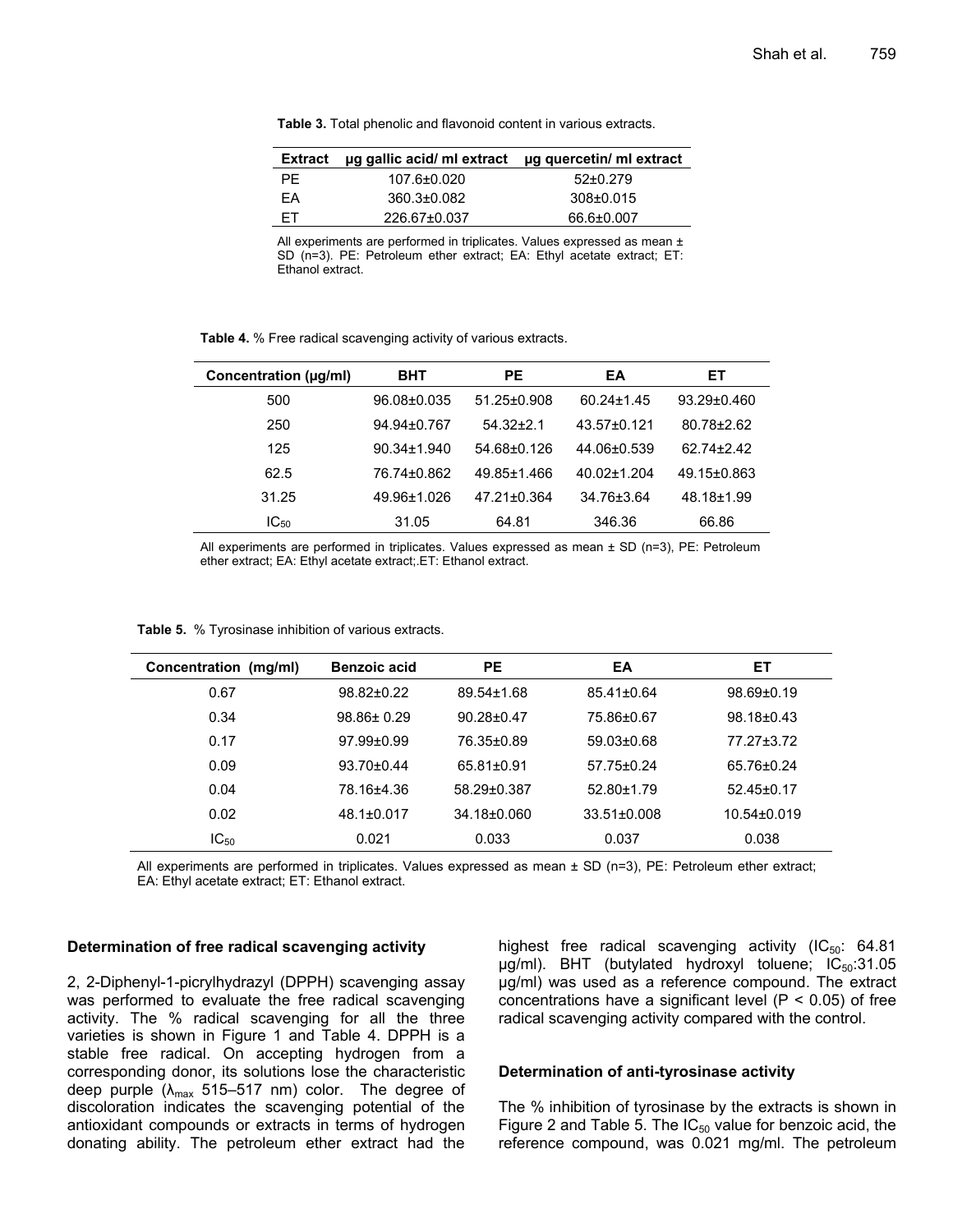

**Figure 1.** % radical scavenging activity of *Achillea* 'Moonshine' results expressed as the mean ± SD (n=3), PE: Petroleum ether extract; EA: Ethyl acetate extract; ET: Ethanol extract.



**Figure 2.** % tyrosinase inhibtion activity of *Achillea* 'Moonshine'. Results expressed as the mean  $\pm$  SD (n=3)

PE: Petroleum ether extract; EA: Ethyl acetate extract; ET: Ethanol extract.

ether extract showed the lowest  $IC_{50}$  value for tyrosinase inhibition ( $IC_{50}$ : 0.033 mg/ml) compared to other extracts. The petroleum ether extract concentrations have a significant level  $(P < 0.05)$  of anti-tyrosinase activity compared with the control.

#### **Measurement of cytokine production**

The petroleum ether extract of *Achillea* 'Moonshine' was examined for its activity against inflammation induced by *P. acnes* in terms of inhibitory effects of cytokine

production. As shown in the Figure 3, cells treated with bacteria showed an increase in TNF-α and IL-8 production. However, co-cultures of cells with bacteria and extracts (50 µg/ml) suppress the production of these cytokines. There was an elevated level of TNF-α cytokine production in 100 µg/ml of extracts which is was observed in some other studies as well (Kim et al., 2008).

## **Cytotoxicity assay**

A potential candidate to be used in an anti-acne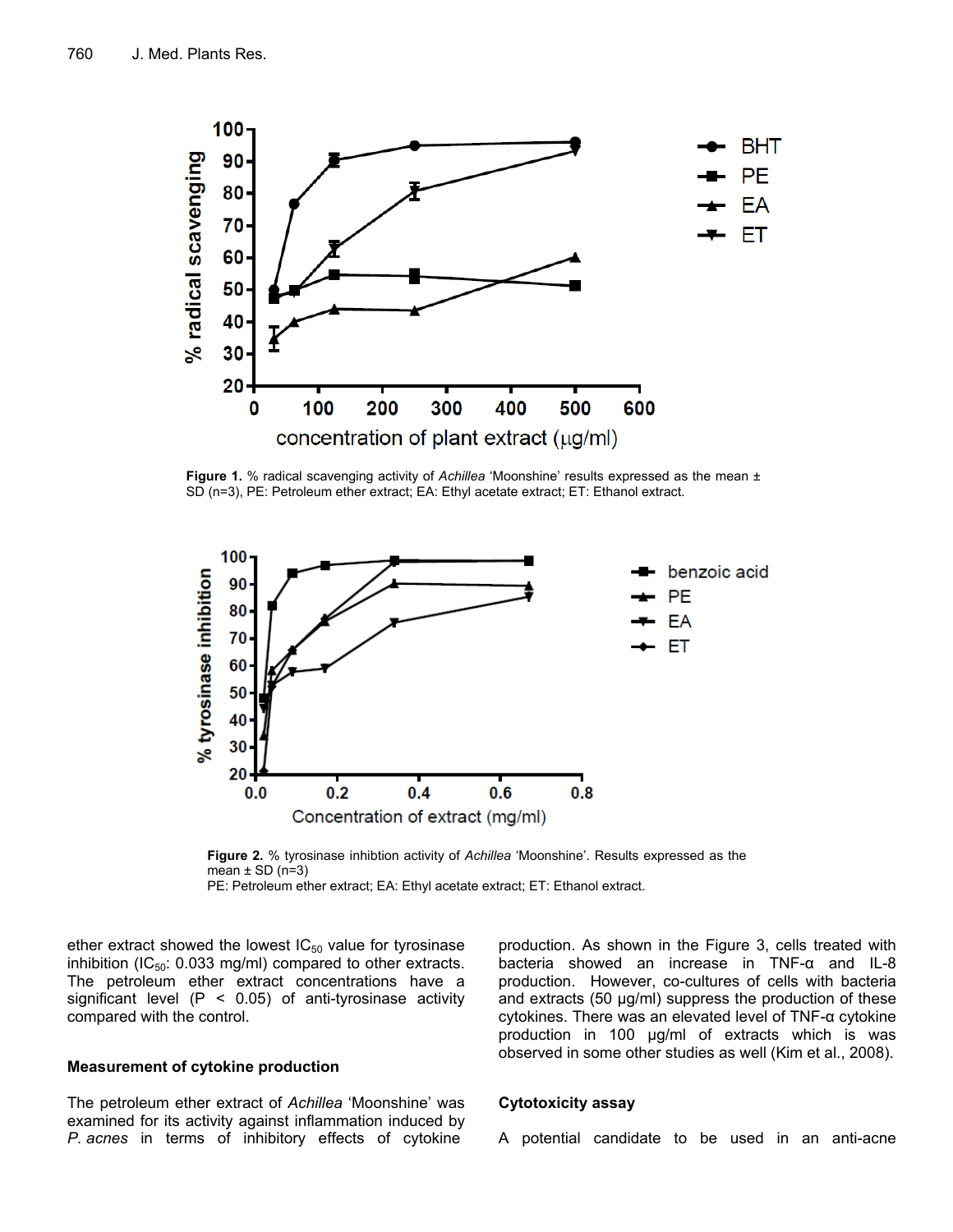

**Figure 3.** Inhibition of *P. acnes* induced pro-inflammatory mediators, TNF-α (top) and IL-8 (bottom) by petroleum ether extract. Data expressed as mean  $\pm$  SD. \*p < 0.05 (n=3).

formulation should not be cytotoxic to human skin when applied topically. Figure 4 shows that the cell viability for human dermal fibroblasts is not significantly different for the cells grown with and without the plant extracts, suggesting no cytotoxicity.

## **DISCUSSION**

The anti-acne screening presented in this study provides a plant candidate that is commonly grown in major parts of the world. To be qualified as plant with anti-acne properties, several different properties such as MIC and MBC against *P. acnes* as well *S. epidermidis* was performed. Other tests such as free radical scavenging, cytotoxicity test and anti-inflammatory tests were used to

determine the extract which had the most potential of reducing and curing acne. Some of the published antiacne studies that are cited here have used plant material that is not easily available; hence our research provides data that gives insights to a unique property of yarrow that is known historically to treat wounds (Chandler et al., 1982). Anti-microbial activity assay, both by disc diffusion and tube dilution method for different extracts from *Achillea* 'Moonshine' showed that the petroleum ether extract had the highest potency against the main acne causing bacteria. Hence, the study is interested to know about the properties of petroleum ether extract in alleviating other causes and effects of acne.

The alcoholic fractions, usually rich in flavonoids have been used previously for anti-microbial treatments. For example, methanolic fraction from *Terminalia chebula*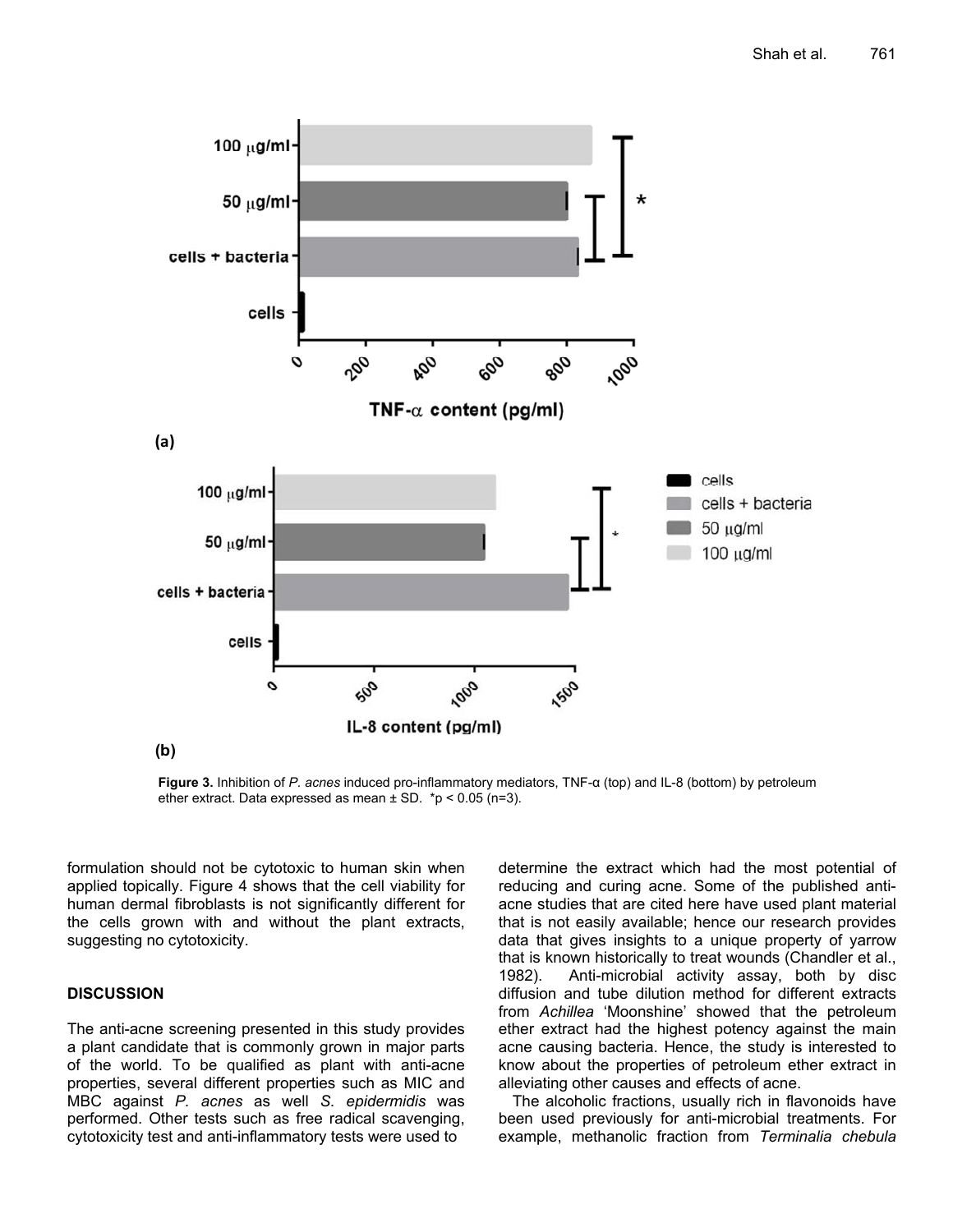

expressed as mean  $\pm$  SD. \* p < 0.05 (n=3); ns- non significant.

and *Terminalia bellarica* used in comibination showed more anti-microbial activity against several microbes including *P. acnes* and *S. epidermidies* (Greeshma et al., 2006). Batubara et al. (2009) studies on anti-acne potency in Indonesian medicinal plants also showed higher anti-microbial activity in the alcohol fractions. However, this study report that the petroleum ether extracts from *Achillea* showed a high potency against acne causing organisms. Petroleum ether extracts from medicinal plants have been shown to contain majorly alkaloids and tannins (Ghumare et al., 2014). Tannins have natural astringent properties, and have been used topically to treat acne (Bedi et al., 2002). Alkaloids such as achilleine isolated from *A. millefolium L.* have been used as homeostatic and could be possibly one of the compounds in the petroleum ether extract contributing to the anti-acne effects (Miller et al., 1954).

This study also reported free radical scavenging activity more in the petroleum ether extract (Table 4). Generally, the free radical scavenging activity is attributed to flavonoids and phenolic compounds which are high in ethyl acetate extracts (Table 3). But, in this study the petroleum ether fraction had the highest radical scavenging activity, which indicates presence of certain potent non polar compounds such as fatty acids, certain flavones and steroids with high radical scavenging potential. Free radical scavenging activity was high in ethyl acetate extracts but this extract did not show high potency in killing *P. acnes* and *S. epidermidis* compared to petroleum ether extracts which is one of the most important factors in anti-acne treatment.

The tyrosinase inhibition activity was significant in the petroleum ether extract compared to the control. Compounds such as fatty acids and steroids easily solubilize in petroleum ether. These non-polar phytochemicals act as tyrosinase inhibitors by either competitively inhibiting the enzyme or by chelating the copper ion at the catalytic site of the enzyme. For some lipids, the inhibitory action is proposed due to binding of the compound to some site of the tyrosinase, except the catalytic site. Polyphenols are also considered to be potent tyrosinase inhibitors, but in this case, these compounds are not as effective as the non-polar phytochemicals because the petroleum ether extract which generally contains non polar compounds was more effective than the other extracts in which the polyphenols are soluble.

Petroleum ether extracts also showed antiinflammatory effects that contribute in the properties of *A.* 'Moonshine' to qualify as a treatment for acne. The cytotoxicity tests on human dermal fibroblasts also showed *Achillea* to be safe for topical use. Based on the different anti-acne screens the petroleum ether extracts demonstrated to have the best potential as an anti-acne agent.

## **CONCLUSION AND RECOMMENDATION**

Based on the current findings, the petroleum ether extract of *Achillea* 'Moonshine' showed the most promising antiacne activity. It had potent anti-microbial, free radical